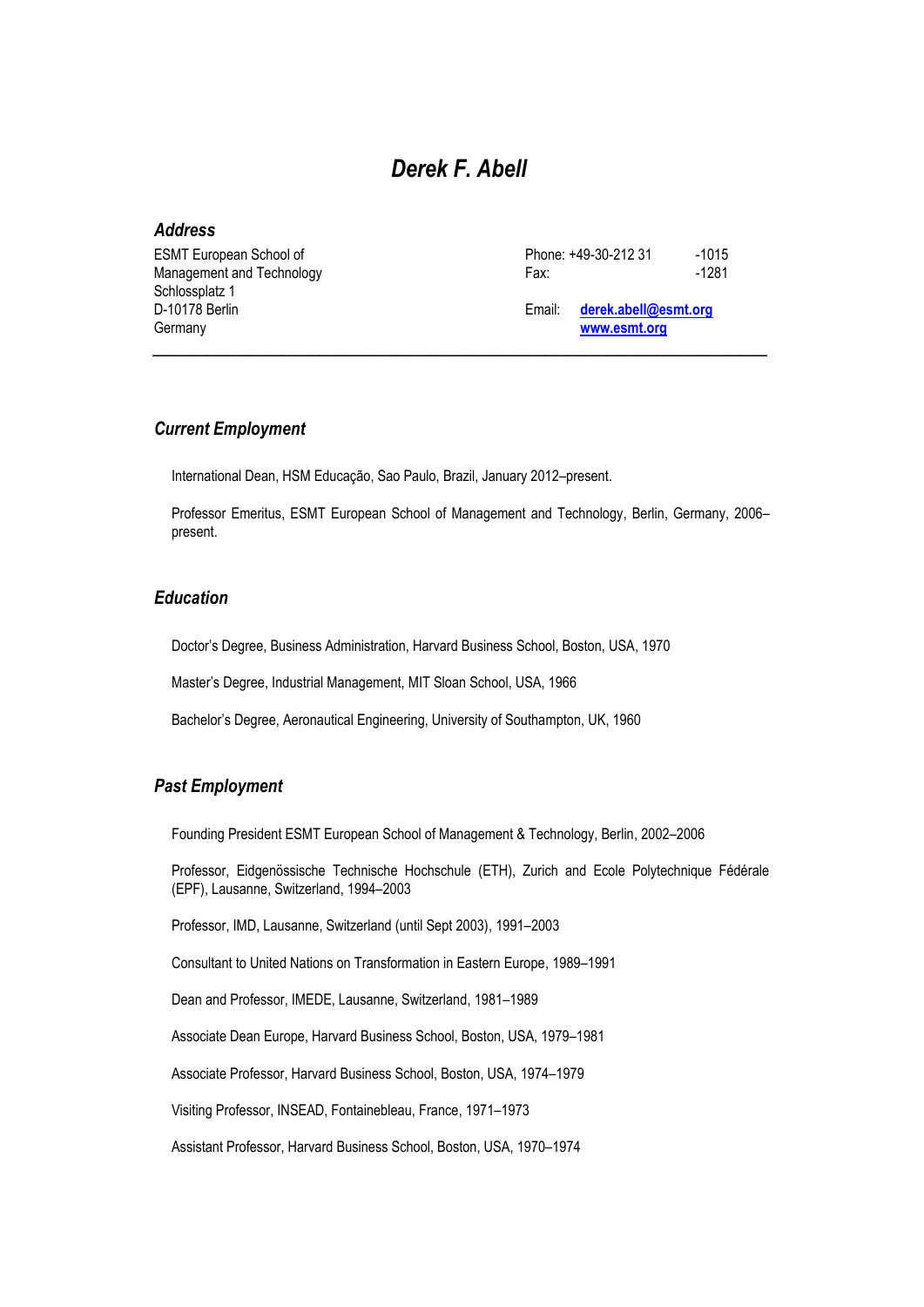Construction Site Manager, G.N. Haden, UK, 1962–1964

Researcher, Königliche Technische Hochschule (KTH), Stockholm, Sweden, 1960–1962

Pilot, Royal Air Force Reserve, UK, 1956–1960

Apprentice in aeronautical engineering (jointly with studies), Saunders-Roe, UK, 1956–1960

#### *Selected Publications*

Abell, Derek F. (2014). The past, present, and future of strategy: Broadening challenges; advancing insight. *Iberoamerican Journal of Strategic Management* 13(3): 8–18.

Abell, Derek F. (2006). The Future of Strategy is Leadership. *Journal of Business Research* 59(3): 310– 314.

Abell, Derek F. (2005). Leadership Education as a Moving Target. *The International Journal of Leadership Education* 1(1): 9–22.

Abell, Derek F. (2003). Putting Shareholder Value in the Right Perspective. In Organization 21C: Someday *All Organizations will Lead this Way*, ed. S. Chowdhury, chapter 9. New Jersey: Financial Times Prentice Hall.

Abell, Derek F. (1999). Competing Today While Preparing for Tomorrow. *Sloan Management Review* 40(3-Spring): 73–81.

Abell, Derek F. (1993*). Managing With Dual Strategies: Mastering the Present - Preempting the Future*. New York, NY: Free Press.

Abell, Derek F. and Köllermeier, Thomas (eds.) (1993). *Dynamic Entrepreneurship in Central and Eastern Europe*. The Hague: DELWEL Publishers.

Abell, Derek F. (1980). *Defining the Business: The Starting Point of Strategic Planning*. Englewood Cliffs, London: Prentice-Hall.

Abell, Derek F. and Hammond, John S. (1979). *Strategic Market Planning: Problems and Analytical Approaches*. Englewood Cliffs, London: Prentice-Hall.

Abell, Derek F. (1978). Strategic Windows. *Journal of Marketing* 42(3-July): 21–26.

Abell, Derek F. (1975). *Competitive Market Strategies: Some Generalizations and Hypotheses*. Marketing Science Institute.